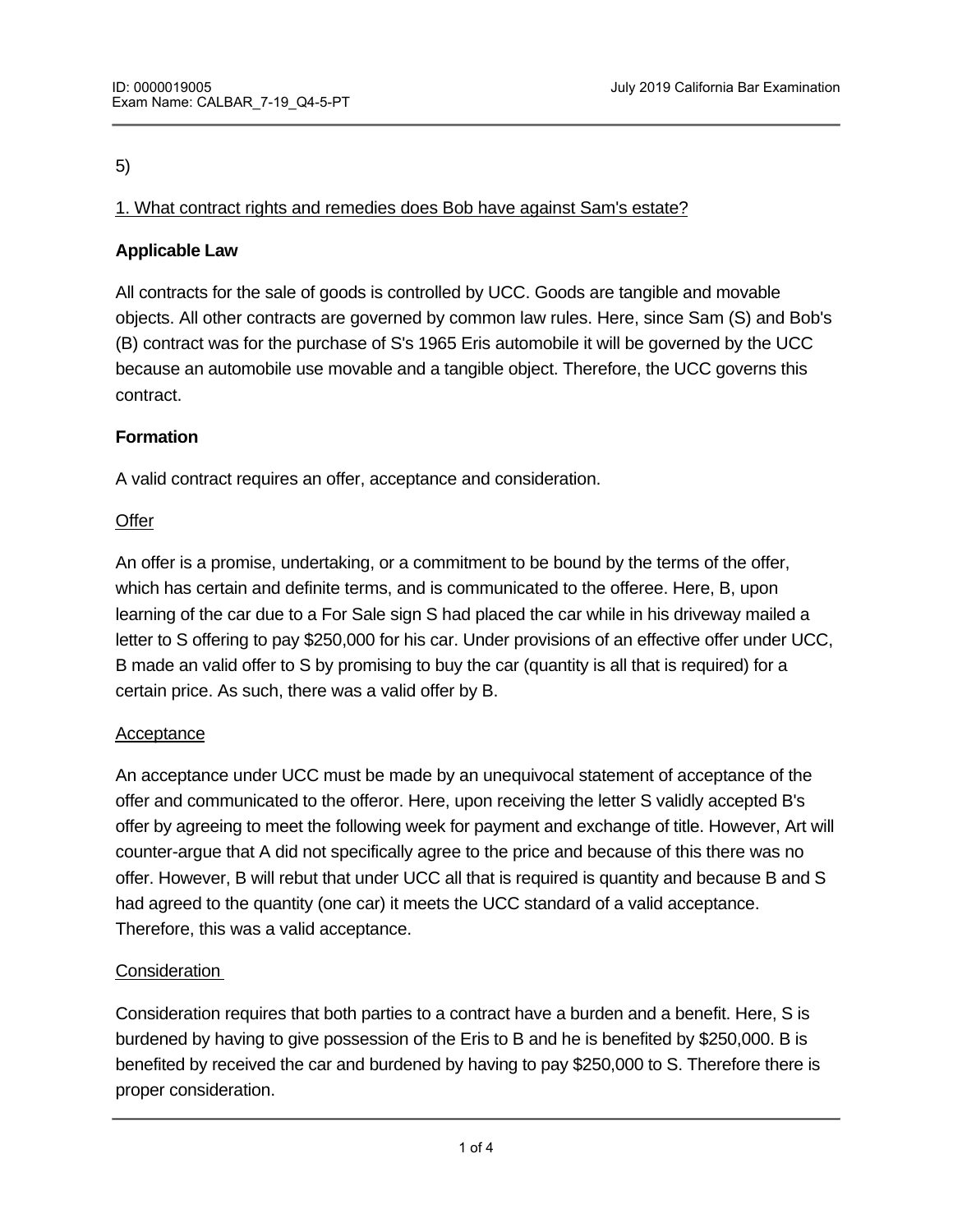Therefore, there is a valid contract subject to formation defenses.

## **Formation Defenses**

## **Statute of Fraud**

Under UCC all contract for goods over \$500 must be in writing. Here, Art will argue that there is a defense to formation since A only called B to accept the offer and did not sign the acceptance as because Statute of Frauds requires that the contract be in writing there is no valid contract. However, B will contend that a contract is valid as long as the party to be charged sign the document. Since B is the party to be charged the contract is valid. However, A and Charlie will both content that the party to be charged is S's estate because he is in breach of contract with both A and C. The only charge that can be made in rebuttal is if B did in fact purchase the car and paid \$250,000 for it because performance will also satisfy the SOF. However, since S died the next night there was no performance by B or S. Therefore, the contract will fail under SOF.

Therefore, there is no contract.

## **Remedies**

Due to a lack of formation B will have no remedies.

### 2. Rights and Remedies as to Charlie?

### **Applicable Law**

See rule above. For the same reasons this contract will be governed by the UCC.

### **Formation**

### **Invitation to Offer**

This is not an offer but only an invitation to allow a party to offer when the terms are not definite. Here, Art placed an invitation to offer prior to S's terminating his agreement in a classic car trade publication without a price or certain terms. Therefore, this is considered an invitation to offer.

### **Offer**

See rule above. Here, Charlie (C ) saw the advertisement for S's car placed by A. C offered upon driving to S's house, \$300,000 for the car and said he would mail the contract the same day to S. The offer by C had certain and definite terms as to quantity (the one Eris) and as to price as well. Therefore, this was a valid offer.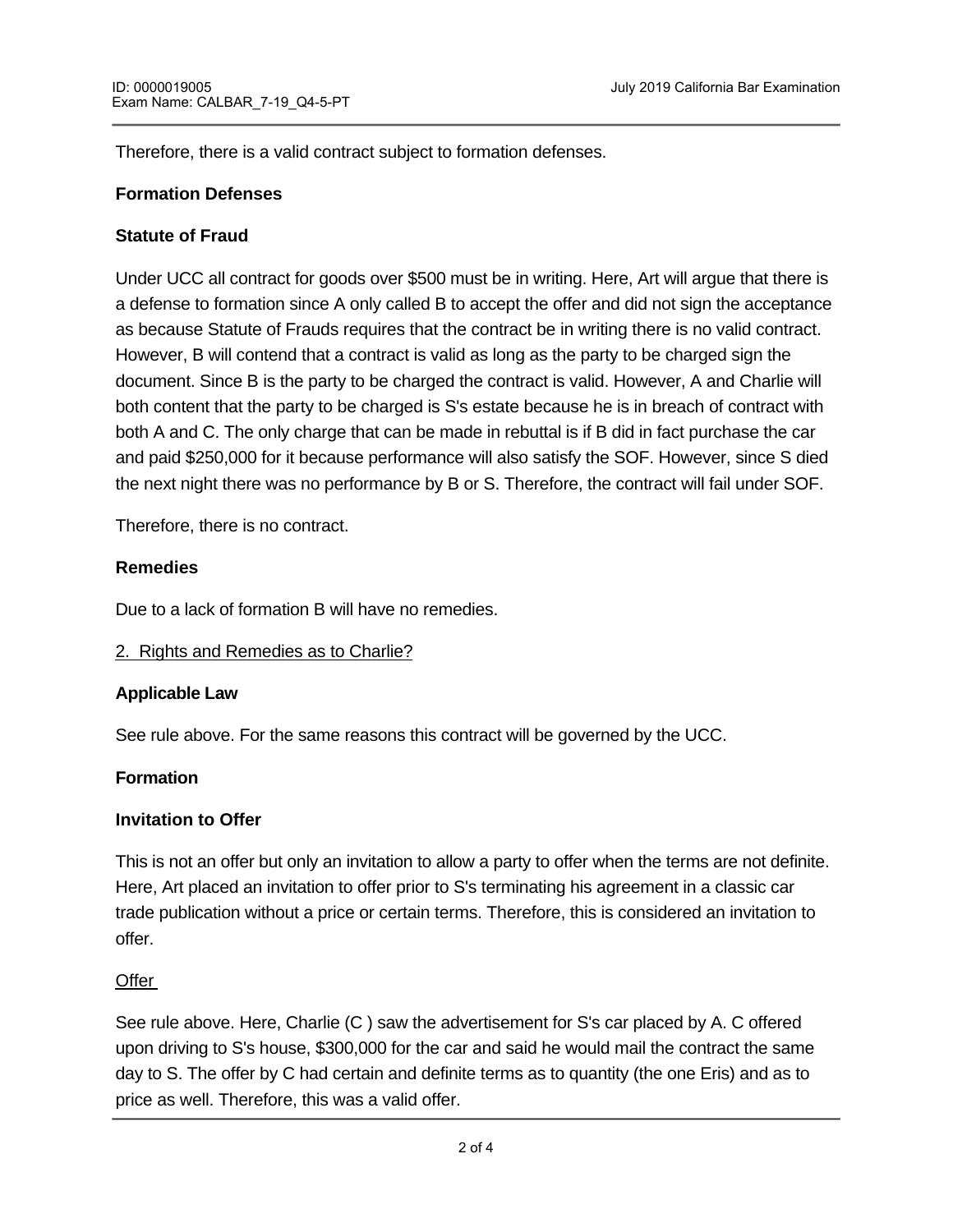price as well. Therefore, this was a valid offer.

## **Acceptance**

See rules above. Here, S responded to C that "he would think about it." This is not an unequivocal statement because S's response lacked any agreement that were certain and did not communicate his desire to accept the \$300,000 offer. As such, this was not a valid agreement at this point.

However, upon receiving the agreement in the mail, S signed the contract. The acceptance is valid upon proper mailing which is what S did upon signing by stamping it and placing it in the mailbox. Therefore, this was a valid acceptance and there are no SOF issues since it was fully executed (assuming C also signed the contract).

## Consideration.

See rule above. For the same reasons there was valid consideration.

## **Formation Defenses**

## **Death of a Party to a Contract - Equitable Conversion**

Under a signed contract for goods a party takes legal possession of the good upon execution. Here, C will argue that although S died, because there was a fully executed contract he had equitable conversion rights as the owner to the car. A will argue that this only applies to real property. However, C will rebut that this applies to all contracts for goods when a party dies and as such the estate of S must sell C the car.

### **Remedies - Specific Performance**

A party may seek Specific performance when it can be shown that there was 1) a valid contract, and 2) there are no conditions; 3) there is an inadequate remedy at law; 4) mutuality of performance; 5) the court can feasibly enforce the contract and 6) there are no defenses.

Here, C will argue that there was 1) a valid contract (see above); 2) that no conditions are to be met by the parties because he is ready and willing to perform (\$300,000) and the estate can perform as well; 3) there is insufficient and inadequate remedy at law since this is a rare classic car that money be not replace; 4) both parties can perform; 5) the court can easily monitor this contract by simply ensuring the money and car exchange hands; 6) there are no defenses. Thereore, C will be successful under this remedy.

## 3. What Rights and remedies does Art have?